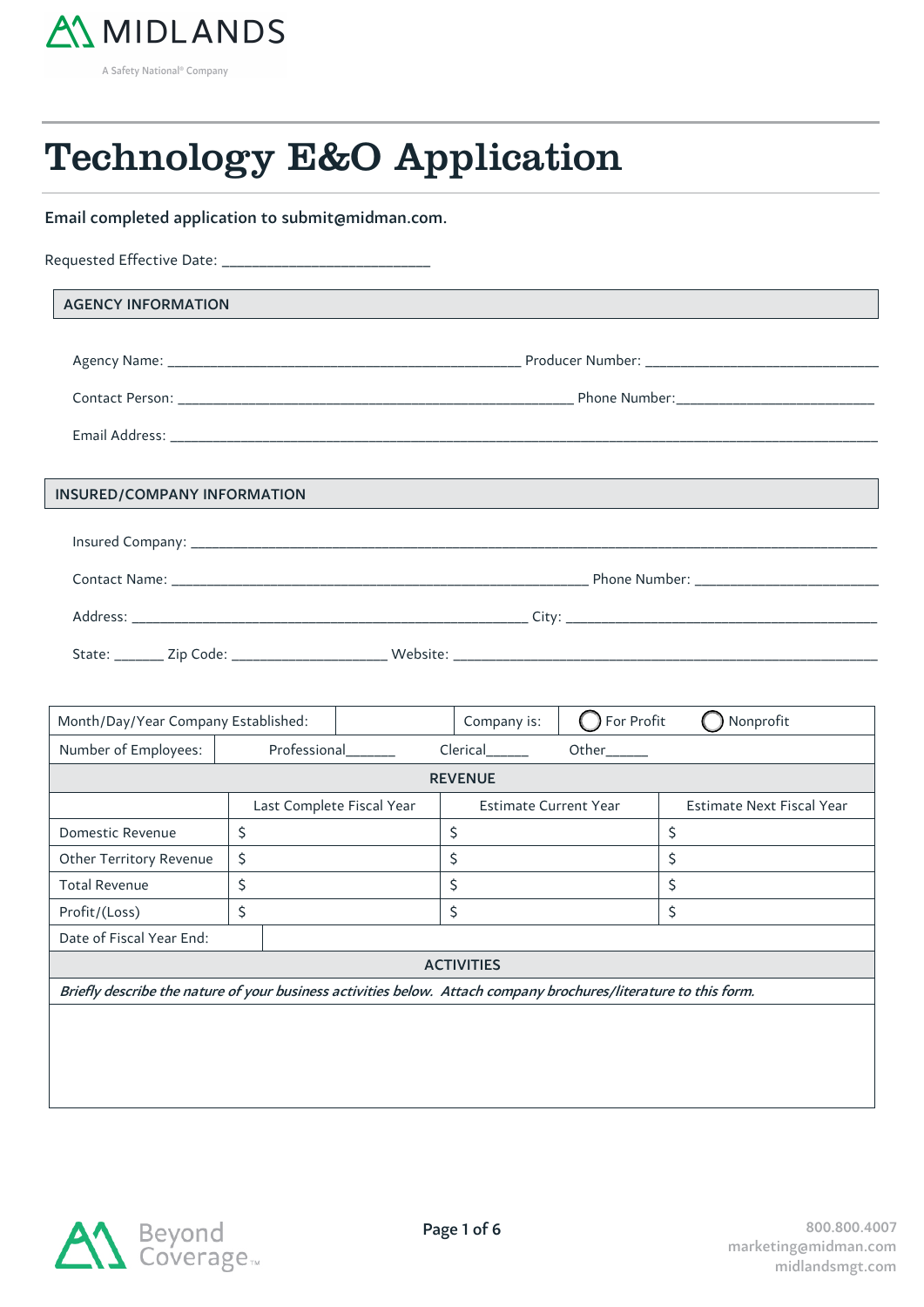

|                                                                           |                                                                   |                                                         | Describe details of the 5 largest contracts you have carried out in the past 3 years:              |    |                                                                 |    |                    |  |
|---------------------------------------------------------------------------|-------------------------------------------------------------------|---------------------------------------------------------|----------------------------------------------------------------------------------------------------|----|-----------------------------------------------------------------|----|--------------------|--|
|                                                                           | Name of Client                                                    | Type of Business                                        | <b>Briefly Describe Work</b>                                                                       |    | Your Annual<br>Income for<br><b>Start Date</b><br>This Contract |    | Completion<br>Date |  |
|                                                                           |                                                                   |                                                         |                                                                                                    |    |                                                                 |    |                    |  |
|                                                                           |                                                                   |                                                         |                                                                                                    |    |                                                                 |    |                    |  |
|                                                                           |                                                                   |                                                         |                                                                                                    |    |                                                                 |    |                    |  |
|                                                                           |                                                                   |                                                         |                                                                                                    |    |                                                                 |    |                    |  |
|                                                                           |                                                                   | How many customers do you have?                         |                                                                                                    |    |                                                                 |    |                    |  |
|                                                                           |                                                                   |                                                         | Are you involved in medical, aviation, financial or telecommunications software? If yes, describe: |    |                                                                 |    | Yes<br>No          |  |
|                                                                           |                                                                   |                                                         |                                                                                                    |    |                                                                 |    |                    |  |
|                                                                           |                                                                   |                                                         |                                                                                                    |    |                                                                 |    |                    |  |
|                                                                           |                                                                   | Provide a full breakdown of total revenue per activity: |                                                                                                    |    |                                                                 |    |                    |  |
| a)                                                                        | Hardware                                                          |                                                         |                                                                                                    |    |                                                                 |    |                    |  |
| i.                                                                        |                                                                   | Manufacture and/or sales of own hardware:               |                                                                                                    |    | \$                                                              |    |                    |  |
| ii.                                                                       |                                                                   |                                                         | Distribution/re-sale of third party branded hardware:                                              |    | \$                                                              |    |                    |  |
| iii.                                                                      | Installation:                                                     |                                                         |                                                                                                    |    | \$                                                              |    |                    |  |
| iv.                                                                       | Maintenance:                                                      |                                                         |                                                                                                    |    | \$                                                              |    |                    |  |
| b)                                                                        | <b>Software Product Sales</b>                                     |                                                         |                                                                                                    |    |                                                                 |    |                    |  |
| v.                                                                        |                                                                   |                                                         | Sales of own brand shrink wrapped/off-the-shelf software:                                          |    | \$                                                              |    |                    |  |
| Distribution of other brand shrink wrapped/off-the-shelf software:<br>vi. |                                                                   |                                                         |                                                                                                    |    |                                                                 | \$ |                    |  |
| Customizable software:<br>vii.                                            |                                                                   |                                                         |                                                                                                    | \$ |                                                                 |    |                    |  |
| c)                                                                        | <b>Software Services</b>                                          |                                                         |                                                                                                    |    |                                                                 |    |                    |  |
| i.                                                                        | Installation, including configuration (no coding involved):<br>\$ |                                                         |                                                                                                    |    |                                                                 |    |                    |  |
| Customization (including coding changes):<br>ii.                          |                                                                   |                                                         |                                                                                                    |    | \$                                                              |    |                    |  |
| iii.                                                                      | Maintenance:                                                      |                                                         |                                                                                                    |    | \$                                                              |    |                    |  |
| IV.                                                                       | Systems integration:                                              |                                                         |                                                                                                    |    | \$                                                              |    |                    |  |
| v.                                                                        |                                                                   | End user applications:                                  |                                                                                                    |    | \$                                                              |    |                    |  |
| d)                                                                        | <b>Services</b>                                                   |                                                         |                                                                                                    |    |                                                                 |    |                    |  |
| i.                                                                        | Consultancy:                                                      |                                                         |                                                                                                    |    | \$                                                              |    |                    |  |
| ii.                                                                       | Contract staff:                                                   |                                                         |                                                                                                    |    | \$                                                              |    |                    |  |
| iii.                                                                      | Support services:                                                 |                                                         |                                                                                                    |    | \$                                                              |    |                    |  |
| iv.                                                                       |                                                                   | Project management:                                     |                                                                                                    |    | \$                                                              |    |                    |  |
| v.                                                                        | \$<br>Training:                                                   |                                                         |                                                                                                    |    |                                                                 |    |                    |  |
| vi.                                                                       | \$<br>Data processing:                                            |                                                         |                                                                                                    |    |                                                                 |    |                    |  |
| vii.                                                                      | \$<br>Data communication services:                                |                                                         |                                                                                                    |    |                                                                 |    |                    |  |
| viii.                                                                     | Internet service provision or hosting provided by you:            |                                                         |                                                                                                    |    | \$                                                              |    |                    |  |
| Internet service provision or hosting provided by a third party:<br>ix.   |                                                                   |                                                         |                                                                                                    |    | \$                                                              |    |                    |  |
| x.                                                                        | Application service provision:                                    |                                                         |                                                                                                    |    |                                                                 |    |                    |  |
| e)                                                                        | Other                                                             |                                                         |                                                                                                    |    |                                                                 |    |                    |  |
| i.                                                                        | Describe other 1:                                                 |                                                         |                                                                                                    |    | \$                                                              |    |                    |  |
| ii.                                                                       | Describe other 2:                                                 |                                                         |                                                                                                    |    | \$                                                              |    |                    |  |

$$
\sum_{i=1}^n\mathbf{A}_i^{\mathsf{T}}
$$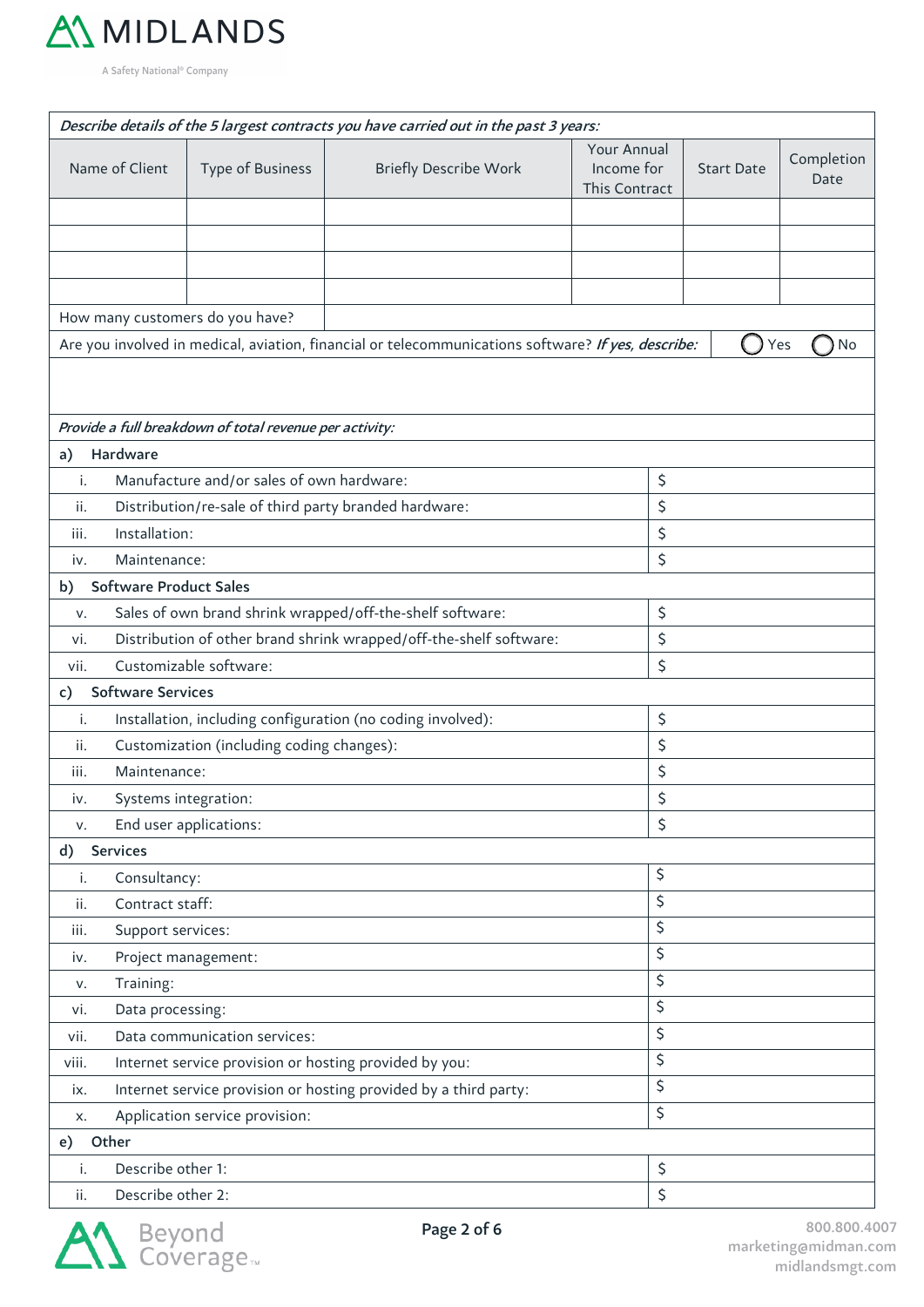

| Describer other 3:<br>\$<br>iii.                                                                                                                                                                             |           |  |  |  |  |
|--------------------------------------------------------------------------------------------------------------------------------------------------------------------------------------------------------------|-----------|--|--|--|--|
| Do you carry our work only under a written contract signed by each client?<br>Yes<br>No                                                                                                                      |           |  |  |  |  |
| If yes, supply a copy of your standard form of contract or typical example of contracts used.<br>If no, explain in what circumstances a contract is used and why:                                            |           |  |  |  |  |
|                                                                                                                                                                                                              |           |  |  |  |  |
| Do you ever accept contracts with your customers in which you accept liability for<br>consequential loss or financial damages greater than the value of the contract?                                        | Yes<br>No |  |  |  |  |
| If yes, explain what percentage of your contracts this is applicable to and what these are capped at:                                                                                                        |           |  |  |  |  |
|                                                                                                                                                                                                              |           |  |  |  |  |
| Do any of your contracts contain a service credit or liquidated damages regime?                                                                                                                              | No<br>Yes |  |  |  |  |
| Are all of your contracts reviewed by an appropriately qualified legal advisor?                                                                                                                              | No<br>Yes |  |  |  |  |
| Is the delivery of any of your projects / contracts time critical (e.g. tied to a specific external<br>Yes<br>No<br>event, on the critical path for a larger project, tied to a major sporting event, etc.)? |           |  |  |  |  |
| If yes, describe below:                                                                                                                                                                                      |           |  |  |  |  |
| Could the failure of your product/service result in the loss of life or injury to a person?                                                                                                                  | Yes<br>No |  |  |  |  |
| If yes, describe below:                                                                                                                                                                                      |           |  |  |  |  |
|                                                                                                                                                                                                              |           |  |  |  |  |
| In the event that your product / service failed or delivery was delayed please select the response which best describes the<br>worst case scenario. Explain your response in the space below:                |           |  |  |  |  |
| Immediate minor financial loss<br>Immediate and significant financial loss                                                                                                                                   |           |  |  |  |  |
| Financial loss (not immediate)<br>Insignificant financial loss                                                                                                                                               |           |  |  |  |  |
| No financial impact                                                                                                                                                                                          |           |  |  |  |  |
|                                                                                                                                                                                                              |           |  |  |  |  |
| What percentage of revenue in your current financial year will be paid to sub-contractors?                                                                                                                   | %         |  |  |  |  |
| Do you ensure that sub-contractors have their own Professional Indemnity and Public Liability<br>insurance?                                                                                                  | Yes<br>No |  |  |  |  |

| PROPERTY & BUSINESS INTERRUPTION INSURANCE (only complete if you require this coverage)                |  |  |        |           |  |  |
|--------------------------------------------------------------------------------------------------------|--|--|--------|-----------|--|--|
| <b>Location 1 Name:</b>                                                                                |  |  |        |           |  |  |
| Address:                                                                                               |  |  |        |           |  |  |
| City:                                                                                                  |  |  | State: | Zip Code: |  |  |
| <b>Location 2 Name:</b>                                                                                |  |  |        |           |  |  |
| Address:                                                                                               |  |  |        |           |  |  |
| City:                                                                                                  |  |  | State: | Zip Code: |  |  |
| Detail below any other party, such as a bank or society, whom have financial interest in the property. |  |  |        |           |  |  |
| Additional Interest Name:                                                                              |  |  |        |           |  |  |
| Interest of Party:                                                                                     |  |  |        |           |  |  |

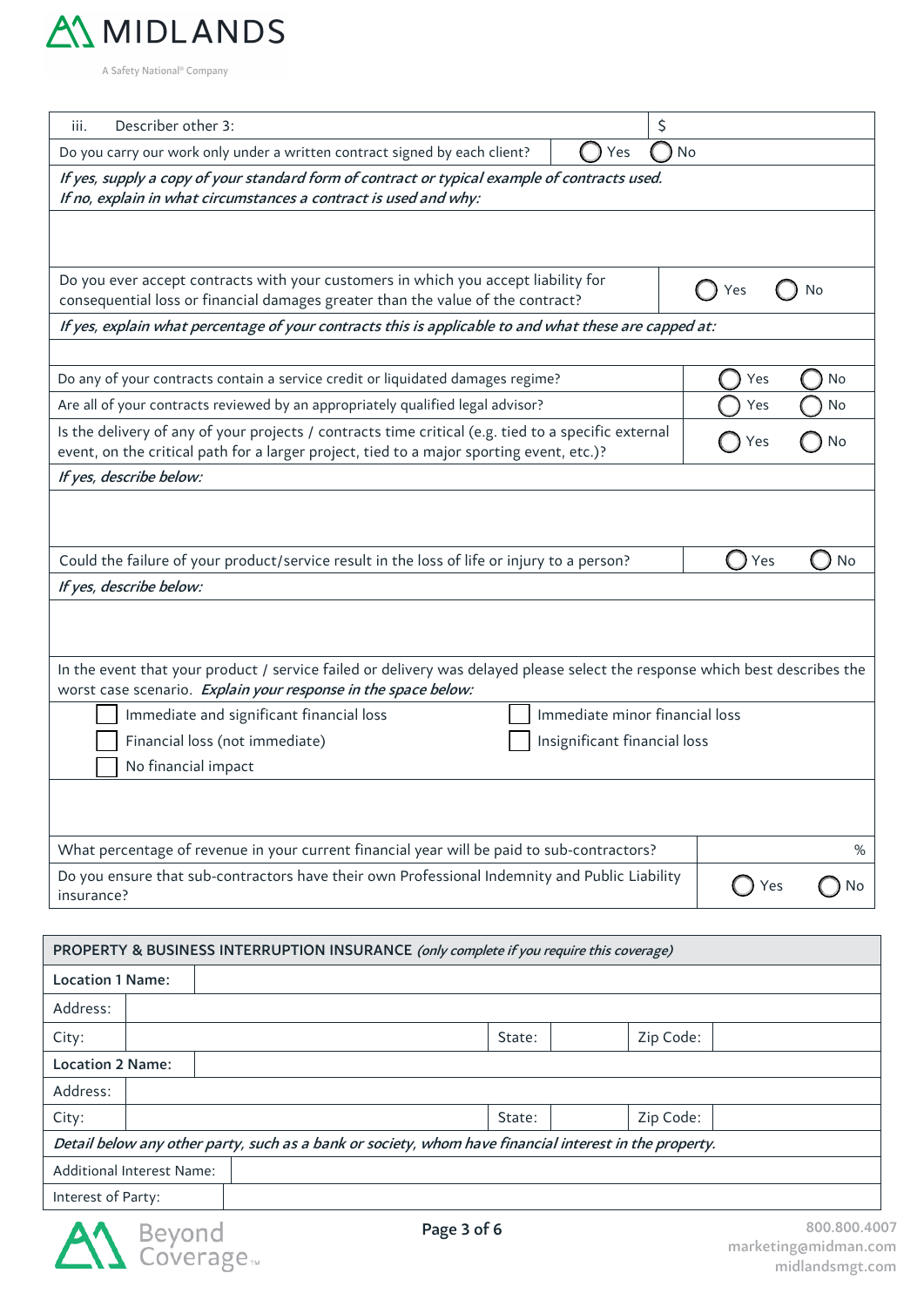

| Address:                                                                                                                                                                                                                                                                                                                                                                                                                                                                                                                                                        |                                                                                         |                                                                                                                                        |        |                              |                                     |
|-----------------------------------------------------------------------------------------------------------------------------------------------------------------------------------------------------------------------------------------------------------------------------------------------------------------------------------------------------------------------------------------------------------------------------------------------------------------------------------------------------------------------------------------------------------------|-----------------------------------------------------------------------------------------|----------------------------------------------------------------------------------------------------------------------------------------|--------|------------------------------|-------------------------------------|
| City:                                                                                                                                                                                                                                                                                                                                                                                                                                                                                                                                                           |                                                                                         |                                                                                                                                        | State: | Zip Code:                    |                                     |
|                                                                                                                                                                                                                                                                                                                                                                                                                                                                                                                                                                 |                                                                                         | Are all of the premises:                                                                                                               |        |                              |                                     |
| Constructed with external walls of brick, stone or concrete and roofed with slate, tiles,<br>a)<br>concrete, metal, asbestos or any other non-combustible material?                                                                                                                                                                                                                                                                                                                                                                                             |                                                                                         |                                                                                                                                        |        |                              | No<br>Yes                           |
| Free from cracks or other signs of damage that may be due to subsidence, landslip or<br>b)<br>heave and have not previously suffered damage by any of these causes?                                                                                                                                                                                                                                                                                                                                                                                             |                                                                                         |                                                                                                                                        |        |                              | No                                  |
| c)                                                                                                                                                                                                                                                                                                                                                                                                                                                                                                                                                              | In an area free from flooding and not near the vicinity of any rivers, streams or tidal | No<br>Y es                                                                                                                             |        |                              |                                     |
| d)                                                                                                                                                                                                                                                                                                                                                                                                                                                                                                                                                              |                                                                                         | In a good state of repair and occupied solely as offices?                                                                              |        |                              | No<br>Yes                           |
| e)                                                                                                                                                                                                                                                                                                                                                                                                                                                                                                                                                              |                                                                                         | Self-contained with a lockable entrance door?                                                                                          |        |                              | No<br>Yes                           |
| f)                                                                                                                                                                                                                                                                                                                                                                                                                                                                                                                                                              |                                                                                         | Protected by a security alarm that is subject to an annual maintenance contract?                                                       |        |                              | <b>No</b><br>Yes                    |
| g)                                                                                                                                                                                                                                                                                                                                                                                                                                                                                                                                                              |                                                                                         | Heated by a conventional electric, gas, oil or solid fuel heating system?                                                              |        |                              | No<br>Yes                           |
| h)                                                                                                                                                                                                                                                                                                                                                                                                                                                                                                                                                              |                                                                                         | Fitted with electrical installations which are inspected at least every 5 years by a<br>qualified electrician and any defect remedied? |        |                              | No<br>Yes                           |
| Lifts, boilers, steam and pressure vessels inspected and approved to comply with all of<br>i)<br>the statutory requirements?                                                                                                                                                                                                                                                                                                                                                                                                                                    |                                                                                         |                                                                                                                                        |        |                              | No<br>Yes                           |
| i)                                                                                                                                                                                                                                                                                                                                                                                                                                                                                                                                                              | Fitted with sprinklers either fully or partially?                                       |                                                                                                                                        |        |                              | No<br>Yes                           |
|                                                                                                                                                                                                                                                                                                                                                                                                                                                                                                                                                                 |                                                                                         | If you have answered no to any of the above, give further details below:                                                               |        |                              |                                     |
|                                                                                                                                                                                                                                                                                                                                                                                                                                                                                                                                                                 |                                                                                         | Detail amounts to be insured below:                                                                                                    |        |                              |                                     |
|                                                                                                                                                                                                                                                                                                                                                                                                                                                                                                                                                                 |                                                                                         | Item                                                                                                                                   |        | Amount Insured<br>Location 1 | <b>Amount Insured</b><br>Location 2 |
| Main building                                                                                                                                                                                                                                                                                                                                                                                                                                                                                                                                                   |                                                                                         |                                                                                                                                        |        | \$                           | \$                                  |
|                                                                                                                                                                                                                                                                                                                                                                                                                                                                                                                                                                 |                                                                                         | Landlord's fixtures and tenant improvements                                                                                            |        | \$                           | \$                                  |
|                                                                                                                                                                                                                                                                                                                                                                                                                                                                                                                                                                 |                                                                                         | Business computers, printers and other computer equipment at the office                                                                |        | \$                           | \$                                  |
|                                                                                                                                                                                                                                                                                                                                                                                                                                                                                                                                                                 |                                                                                         | All other contents at the office                                                                                                       |        | \$                           | \$                                  |
|                                                                                                                                                                                                                                                                                                                                                                                                                                                                                                                                                                 |                                                                                         | Computer and associated equipment at home/away from the office                                                                         |        | \$                           | \$                                  |
|                                                                                                                                                                                                                                                                                                                                                                                                                                                                                                                                                                 |                                                                                         | All other contents at home/away from the office                                                                                        |        | \$                           | \$                                  |
| Maximum value of any one item, not the total, computers and associated equipment at<br>home/away from office:                                                                                                                                                                                                                                                                                                                                                                                                                                                   |                                                                                         |                                                                                                                                        |        |                              | \$                                  |
| We provide Business Interruption coverage on a 'Flexible First Loss' basis. This is an innovative form of cover designed<br>specifically for technology companies. Simply tell us how long it will take you to recover from a serious business<br>interruption event (e.g. fire, flood, etc.) and how much it will cost you (consider additional costs incurred to get back up<br>and running, potential loss of revenue, cost of project delays, and lost expenditure on R&D work).<br>Detail amounts to be insured for Business Interruption coverage, below: |                                                                                         |                                                                                                                                        |        |                              |                                     |
|                                                                                                                                                                                                                                                                                                                                                                                                                                                                                                                                                                 |                                                                                         | Item                                                                                                                                   |        | Amount Insured               | <b>Indemnity Period</b>             |
| Business Interruption cover (loss of income, project delay, R&D<br>expenditure, increased costs of working and outstanding debts combined)                                                                                                                                                                                                                                                                                                                                                                                                                      |                                                                                         |                                                                                                                                        |        | \$                           |                                     |

| EMPLOYERS' LIABILITY & PRODUCTS/POLLUTION LIABILITY INSURANCE (only complete if you require this coverage)                                |  |  |  |
|-------------------------------------------------------------------------------------------------------------------------------------------|--|--|--|
| Total estimated payroll for the next financial year:                                                                                      |  |  |  |
| Payroll relating to non-manual work away from your offices such as consulting, programming,<br>etc. Detail the nature of this work below: |  |  |  |

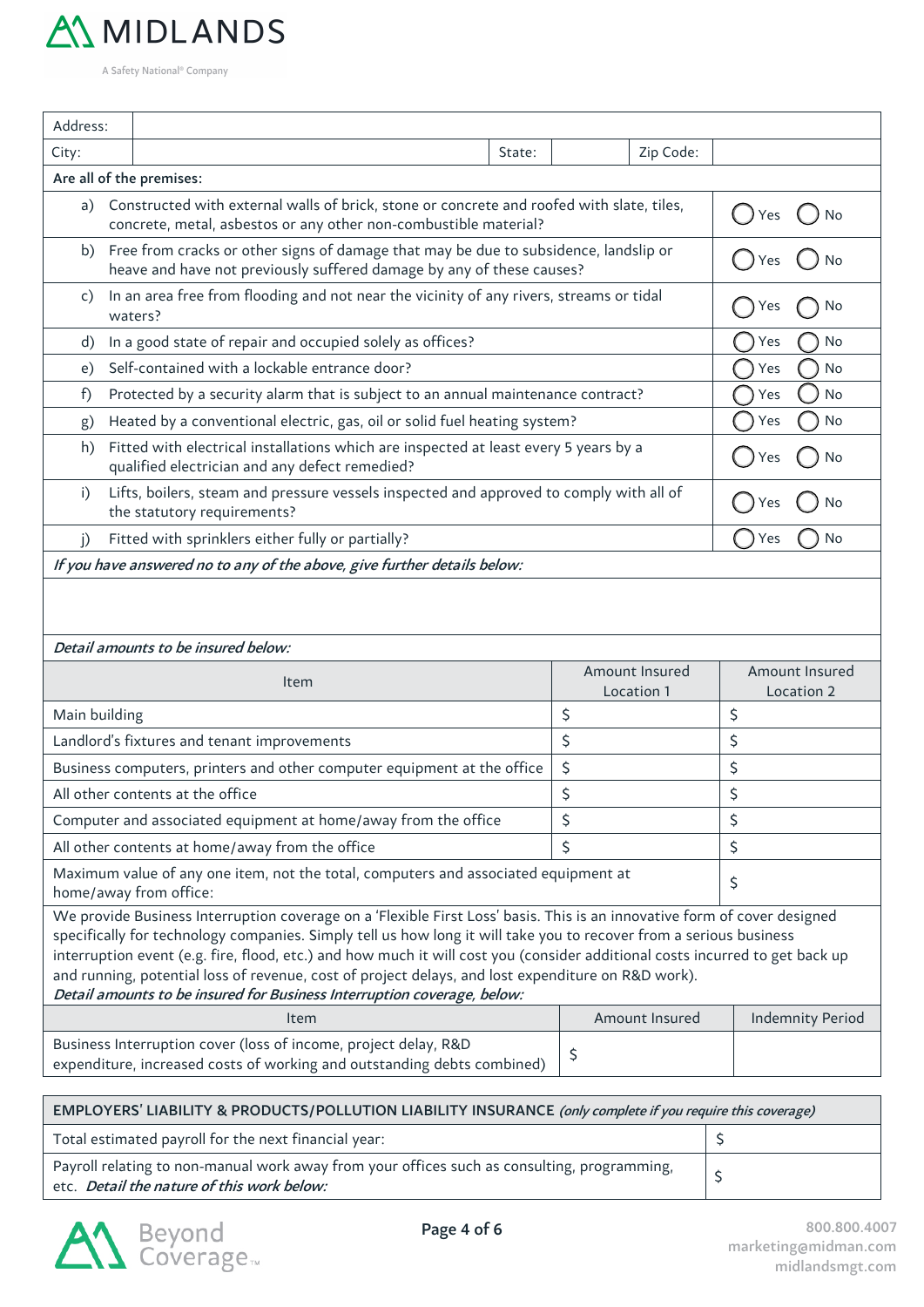

| Payroll relating to manual work away from your offices. Detail the nature of this work below:                                                 | \$       |
|-----------------------------------------------------------------------------------------------------------------------------------------------|----------|
|                                                                                                                                               |          |
| Payroll relating to hazardous work away from your offices. Detail the nature of this work below:                                              | $\zeta$  |
|                                                                                                                                               |          |
| In the course of an average working day are people, other than your employees, regularly<br>present on your premises? If yes, describe below: | $()$ Yes |
|                                                                                                                                               |          |

| <b>CLAIMS EXPERIENCE &amp; INSURANCE HISTORY</b>                                                                                                                                                                                                                                                                                                                                                                                                                                                                                                                                                                                                                                                                                                                                                                                                                              |                    |                      |               |    |         |         |
|-------------------------------------------------------------------------------------------------------------------------------------------------------------------------------------------------------------------------------------------------------------------------------------------------------------------------------------------------------------------------------------------------------------------------------------------------------------------------------------------------------------------------------------------------------------------------------------------------------------------------------------------------------------------------------------------------------------------------------------------------------------------------------------------------------------------------------------------------------------------------------|--------------------|----------------------|---------------|----|---------|---------|
| Provide details of your current insurance policies:                                                                                                                                                                                                                                                                                                                                                                                                                                                                                                                                                                                                                                                                                                                                                                                                                           |                    |                      |               |    |         |         |
| Type                                                                                                                                                                                                                                                                                                                                                                                                                                                                                                                                                                                                                                                                                                                                                                                                                                                                          | Expiration<br>Date | Limit                | <b>Excess</b> |    | Premium | Carrier |
| Professional indemnity                                                                                                                                                                                                                                                                                                                                                                                                                                                                                                                                                                                                                                                                                                                                                                                                                                                        |                    | \$                   | \$            |    | \$      |         |
| Directors' & officers' liability                                                                                                                                                                                                                                                                                                                                                                                                                                                                                                                                                                                                                                                                                                                                                                                                                                              |                    | \$                   | \$            |    | \$      |         |
| Employer's liability                                                                                                                                                                                                                                                                                                                                                                                                                                                                                                                                                                                                                                                                                                                                                                                                                                                          |                    | \$                   | \$            |    | \$      |         |
| Public/Products liability                                                                                                                                                                                                                                                                                                                                                                                                                                                                                                                                                                                                                                                                                                                                                                                                                                                     |                    | \$                   | \$            |    | \$      |         |
| Property                                                                                                                                                                                                                                                                                                                                                                                                                                                                                                                                                                                                                                                                                                                                                                                                                                                                      |                    | \$                   | \$            |    | \$      |         |
| <b>Business interruption</b>                                                                                                                                                                                                                                                                                                                                                                                                                                                                                                                                                                                                                                                                                                                                                                                                                                                  |                    | \$                   | \$            |    | \$      |         |
| Retroactive date on your current professional indemnity insurance (if applicable):                                                                                                                                                                                                                                                                                                                                                                                                                                                                                                                                                                                                                                                                                                                                                                                            |                    |                      |               |    |         |         |
| If you do not have professional indemnity insurance state the following:                                                                                                                                                                                                                                                                                                                                                                                                                                                                                                                                                                                                                                                                                                                                                                                                      |                    |                      |               |    |         |         |
|                                                                                                                                                                                                                                                                                                                                                                                                                                                                                                                                                                                                                                                                                                                                                                                                                                                                               |                    | Option 1<br>Option 2 |               |    |         |         |
| Limit required:                                                                                                                                                                                                                                                                                                                                                                                                                                                                                                                                                                                                                                                                                                                                                                                                                                                               | \$                 |                      |               | \$ |         |         |
| Excess preferred:                                                                                                                                                                                                                                                                                                                                                                                                                                                                                                                                                                                                                                                                                                                                                                                                                                                             | Ś                  |                      |               | Ś  |         |         |
| Regarding all of the types of insurance to which this application form relates, after inquiry:<br>a) are you aware of any loss or damage, whether insured or not, that has occurred to any of the Companies to be insured<br>or to any existing or previous business of the partners or directors of any of the Companies to be insured) within the last<br>5 years, or<br>b) are you aware of any circumstances which may give rise to a claim against any of the Companies to be insured or any<br>partners or directors thereof, or<br>c) have any claims or cease and desist orders been made against any of the Companies to be insured, or partners or<br>directors thereof, or<br>d) have any partners or directors of the Companies to be insured been found guilty of any criminal, dishonest or<br>fraudulent activity or been investigated by any regulatory body? |                    |                      |               |    |         |         |
| With reference to questions a - d above:<br><b>No</b><br>Yes                                                                                                                                                                                                                                                                                                                                                                                                                                                                                                                                                                                                                                                                                                                                                                                                                  |                    |                      |               |    |         |         |
| If the answer to the above is yes, then please attach full details including an explanation of the background of events, the<br>maximum amount involved or claimed, the status of the claims or circumstances and any reserves or payments made by you or by<br>carriers, and the dates of all developments and payments.                                                                                                                                                                                                                                                                                                                                                                                                                                                                                                                                                     |                    |                      |               |    |         |         |